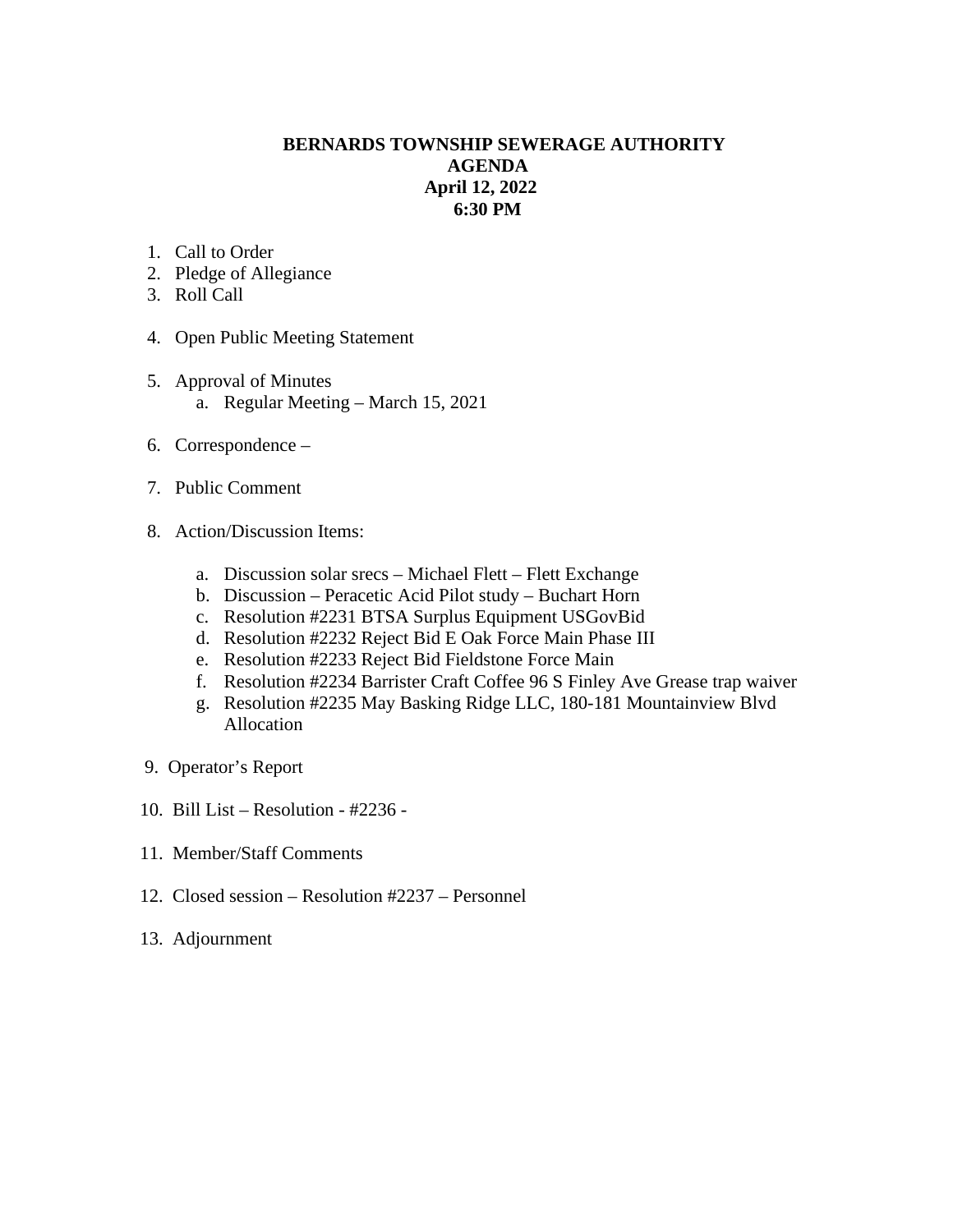

# *Bernards Township Sewerage Authority*

## **Resolution #2231**

Authorization of the Sale at Public Auction of the Bernards Township Sewerage Authority Personal Property Not Needed for Public Use through USGovBid

**WHEREAS,** the Purchasing Agent has presented the following listing of personal property which are no longer needed for public use by the Bernards Township Sewerage Authority:

| Description                    | Serial No      |
|--------------------------------|----------------|
| Sharp Office Copier AR-M237    | 35010640       |
| <b>Reliance Electric Motor</b> | B4522233-010   |
| <b>Safetronics VFD</b>         | FM-1-111699005 |
| L&A Power Washer               | 903            |
| <b>Simplicity Snow Blower</b>  | N/A            |
| <b>Power Flame Blower</b>      | 29197006       |
| Power Flame Blower             | 69094210       |
| P&H Gantry Crane w/remote      | N/A            |
| US Gear Motor E462             | N/A            |
| Aqua Drive                     | 000220H312     |
| Century AC Motor AD Smith      | F-391337-63    |
| <b>AC Motor WEG</b>            | 01018EP3E21ST  |
| Air Compressor Speedaire       | 091288H        |
| <b>Worthington Pump</b>        | N/A            |
| <b>Ransoms Lawn Mower</b>      | 5263           |
| and;                           |                |

**WHEREAS**, pursuant to N.J.S.A.40A:11-36, "Sale or other disposition of personal property," the governing body may authorize the public sale of municipal owned property no longer needed for public use; and

**WHEREAS,** the sale of surplus property shall be conducted through USGovBid pursuant to State Contract T2581/A-70967 in accordance with the terms and conditions of the state contract; and

**WHEREAS,** the terms and conditions of the agreement entered into with USGovBid is available online at; www.USGovBid.com and placed on file and available for public inspection in the office of the Bernards Township Purchasing Agent; and

**WHEREAS**, the Local Unit Technology Pilot Program and Study Act (P.L. 2001, c. 30) authorizes the sale of surplus personal property no longer needed for public use through the use of an online auction service; and

**WHEREAS,** the sale will be conducted online and the address of the auction site is; www.USGovBid.com; and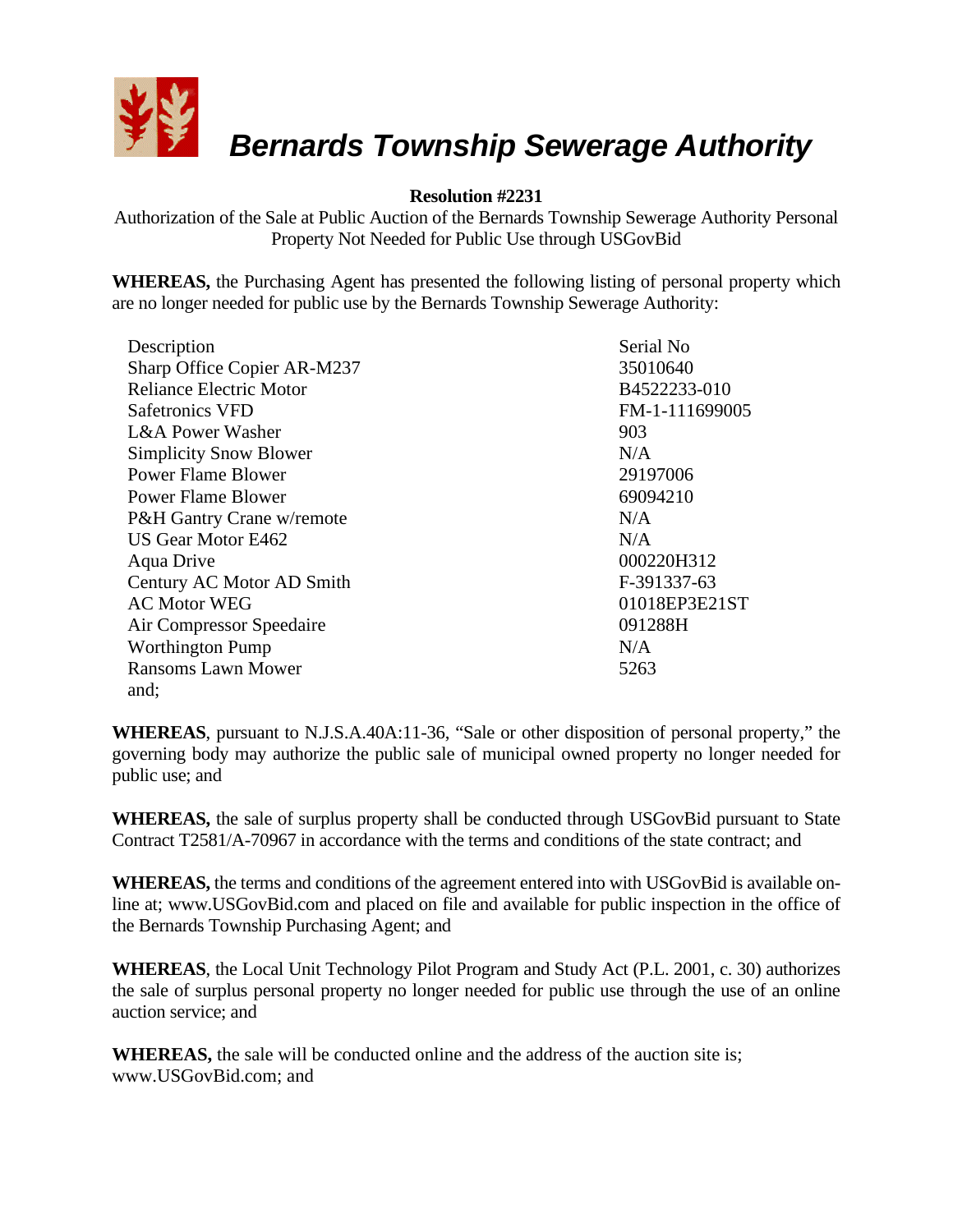**WHEREAS,** the sale is being conducted pursuant to Local Finance Notice 2008-09; and

**WHEREAS,** no express or implied warranty is made for the property subject to sale. All property is being sold in "as is"-"where is" condition; and

**WHEREAS,** all sales are final; and

**WHEREAS,** method of payment is Cash, Certified Check, Money Order or Company Check (with bank letter guaranteeing funds-mandatory)**;** and

**WHEREAS,** all merchandise must be removed within 10 business days from the time and date of issuance of the Buyers Certification otherwise buyers will be charged \$ 10.00 per day per item storage fee; and

**WHEREAS,** this resolution shall be published in accordance with provisions of N.J.S.A. 40A-11-36.

**BE IT RESOLVED,** that the Resolution (or Notice of the date, time and place of the auction, with a description of the items to be sold) shall be published in an official newspaper as required by N.J.S.A. 40A:11-36(3).

**BE IT FURTHER RESOLVED,** that the Bernards Township Sewerage Authority does hereby declare that the personal property listed above are surplus and no longer needed for Bernards Township Sewerage Authority use; and

**NOW, THEREFORE BE IT FINALLY RESOLVED,** that the Bernards Township Sewerage Authority does hereby authorize the purchasing agent to enter into an agreement with USGovBids to conduct an internet auction of surplus property identified.

#### **PURCHASING CERTIFICATION**

The Bernards Township Sewerage Authority has accumulated equipment not needed for public use. Notification of the surplus sale will be posted on the township website and bulleting board located in the municipal building. USGovBids service includes complete photo shoot, listing of items on internet, and collection of all proceeds.

I hereby certify that I have prepared this resolution in accordance with the Local Public Contracts Law N.J.S.A.40A:11-36.

Dated: April 4, 2022

Adopted: April 12, 2022

my list.

Francis J. Decibus, QPA, RPPO, Purchasing Agent

#### **CERTIFICATION**

I hereby certify this is a true and exact copy of a resolution adopted by the Bernards Township Sewerage Authority on 04/12/2022.

Thomas Timko, Authority Director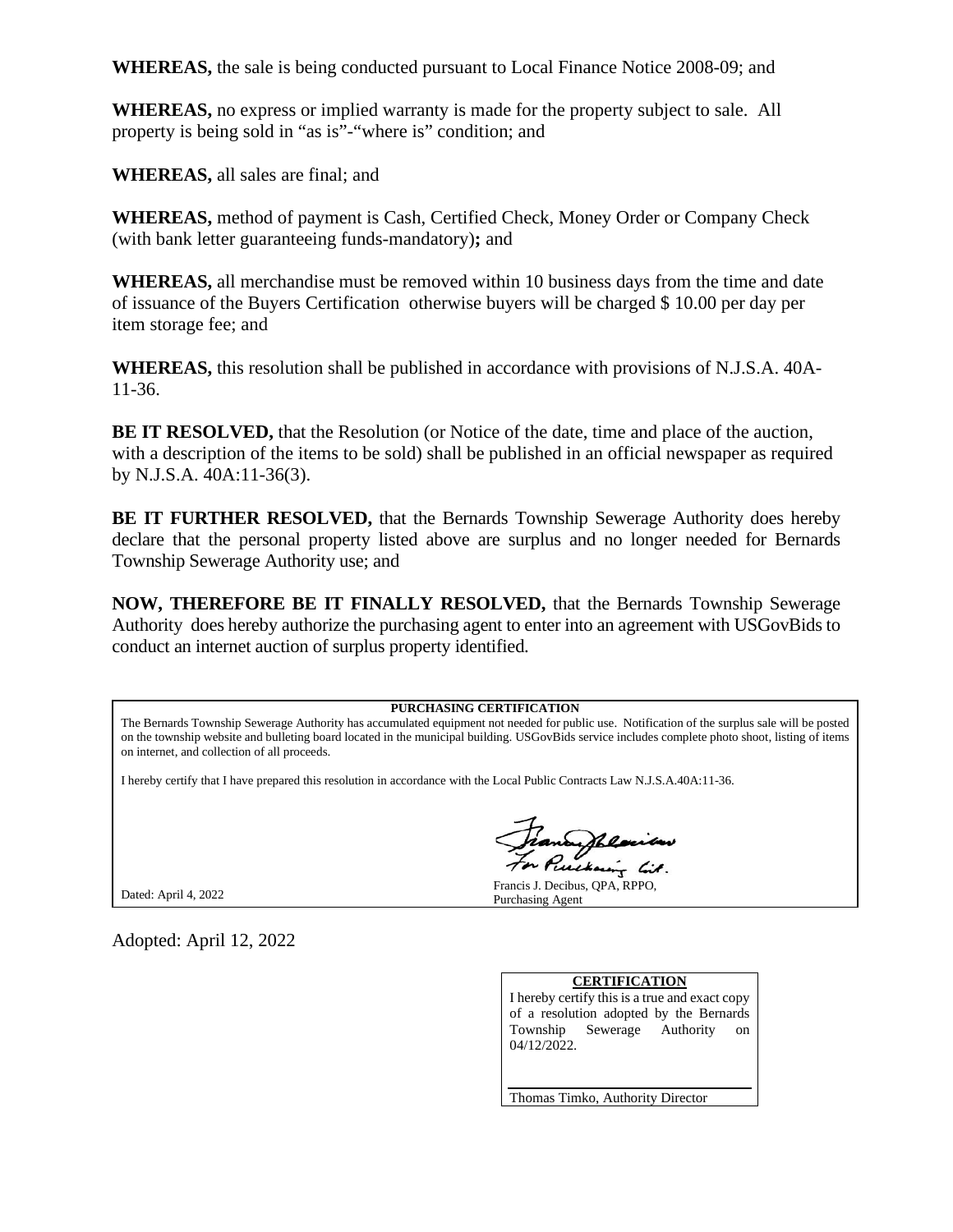

## **RESOLUTION #2232 REJECTION OF BID East Oak Street Force Main Rehabilitation Project Phase III**

**WHEREAS,** the Bernards Township Sewerage Authority received bids on Tuesday, March 29, 2022 at 10:30 AM for the East Oak Street Force Main Rehabilitation Project Phase III. The bid summary is as follows:

| <b>Bidder</b>                          | Bid            |
|----------------------------------------|----------------|
| <b>Arold Construction Co. Inc.</b>     | \$778,250.00   |
| <b>Montana Construction Corp. Inc.</b> | \$1,569,111.00 |

**WHEREAS,** it is the combined recommendation of the Director, Superintendent and Purchasing Agent to reject the bid pursuant to N.J.S.A. 40A:11-13.2(a) as the lowest bid exceeds the cost estimated for this project; and

**BE IT RESOLVED,** by the Bernards Township Sewerage Authority, Somerset County, New Jersey that the bid is hereby rejected and that the Purchasing Agent is authorized by the Bernards Township Sewerage Authority to re-advertise.

**BE IT FURTHER RESOLVED,** that a copy of this resolution be on file, available for public inspection in the office of the Bernards Township Sewerage Authority Director, 277, So. Maple Avenue, Basking Ridge, New Jersey 07920.

| <b>PURCHASING CERTIFICATION</b>                                     |                                                          |  |
|---------------------------------------------------------------------|----------------------------------------------------------|--|
| I hereby certify that I have reviewed this resolution for accuracy. |                                                          |  |
| Francyhlaiten                                                       |                                                          |  |
| Dated: April 6, 2022                                                | Francis J. Decibus, QPA, RPPO<br><b>Purchasing Agent</b> |  |

Date Adopted: April 12, 2022

**Certification**

I hereby certify this is a true and exact copy of a resolution adopted by the Bernards township Sewerage Authority on 04/12/2022.

 \_\_\_\_\_\_\_\_\_\_\_\_\_\_\_\_\_\_\_\_\_\_\_\_\_\_\_\_\_\_\_ Thomas Timko, Authority Director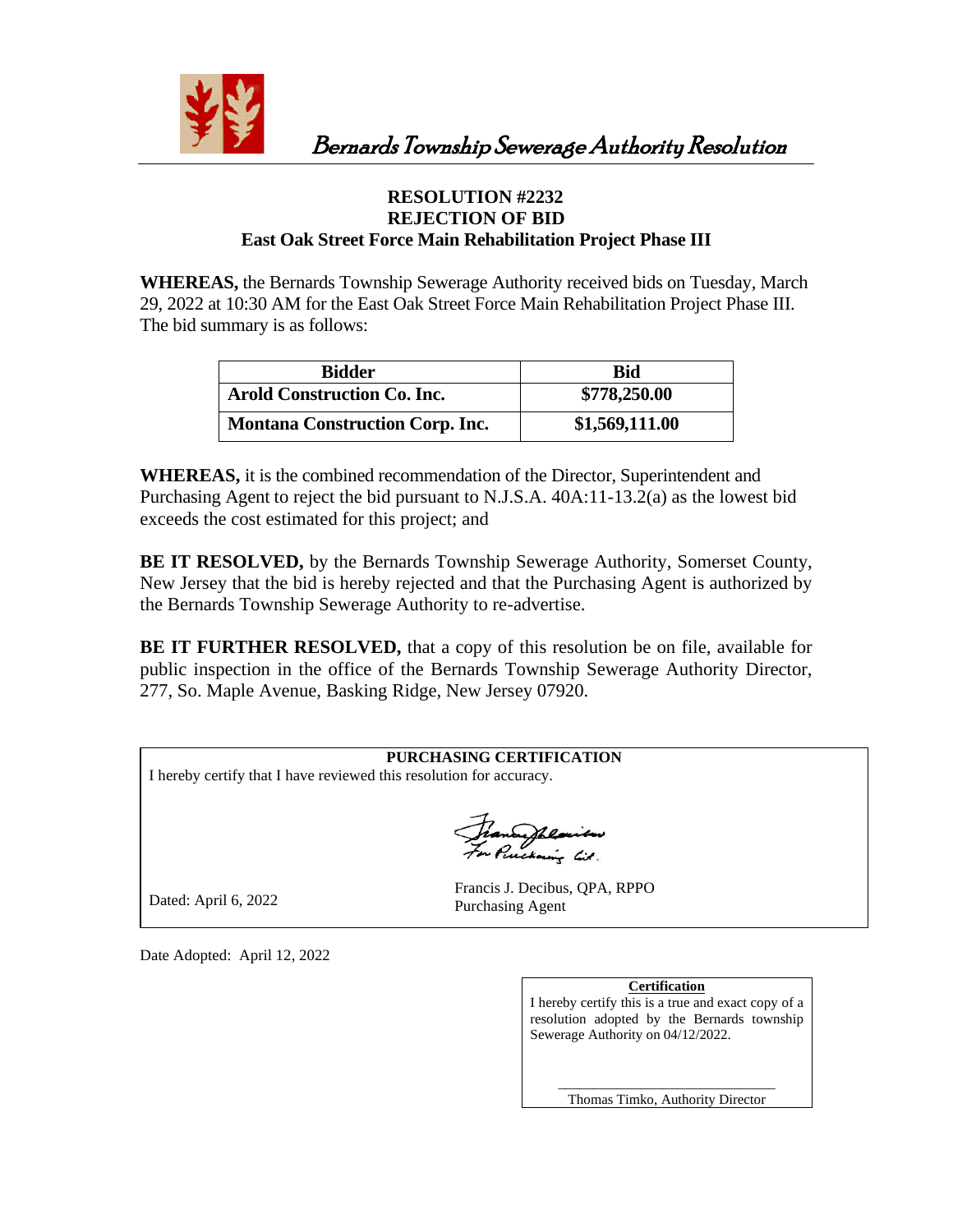

Bernards Township Sewerage Authority Resolution

## **RESOLUTION #2233 REJECTION OF BID FOR FIELDSTONE FORCE MAIN INVESTIGATION**

**WHEREAS,** the Bernards Township Sewerage Authority received bids on Tuesday, March 29, 2022 at 10:45 AM for the Fieldstone Force Main Investigation project. The bid summary is as follows:

| <b>Bidder</b>                          | Bid          |
|----------------------------------------|--------------|
| <b>Montana Construction Corp. Inc.</b> | \$229,569.00 |
| <b>Arold Construction Co.</b>          | \$274,900.00 |

**WHEREAS,** it is the combined recommendation of the Director, Superintendent and Purchasing Agent to reject the bid pursuant to N.J.S.A. 40A:11-13.2(a) as the lowest bid exceeds the cost estimated for this project.

**BE IT RESOLVED,** by the Bernards Township Sewerage Authority, Somerset County, New Jersey that the lowest bid is hereby rejected and that the Purchasing Agent is authorized by the Bernards Township Sewerage Authority to re-advertise.

**BE IT FURTHER RESOLVED,** that a copy of this resolution be on file, available for public inspection in the office of the Bernards Township Sewerage Authority Director, 277 So. Maple Avenue, Basking Ridge, New Jersey 07920.

Agenda and Date Voted: April 12, 2022

|                                                                     | <b>PURCHASING CERTIFICATION</b>                    |  |
|---------------------------------------------------------------------|----------------------------------------------------|--|
| I hereby certify that I have reviewed this resolution for accuracy. |                                                    |  |
|                                                                     |                                                    |  |
|                                                                     |                                                    |  |
|                                                                     | Jeanne Phlaisieur                                  |  |
|                                                                     |                                                    |  |
| Date: April 6, 2022                                                 | Francis J. Decibus, QPA<br><b>Purchasing Agent</b> |  |

### **Certification**

I hereby certify this is a true and exact copy of a resolution adopted by the Bernards township Sewerage Authority on 04/12/2022.

\_\_\_\_\_\_\_\_\_\_\_\_\_\_\_\_\_\_\_\_\_\_\_\_\_\_\_\_\_\_\_\_\_\_\_\_\_\_\_ Thomas Timko, Authority Director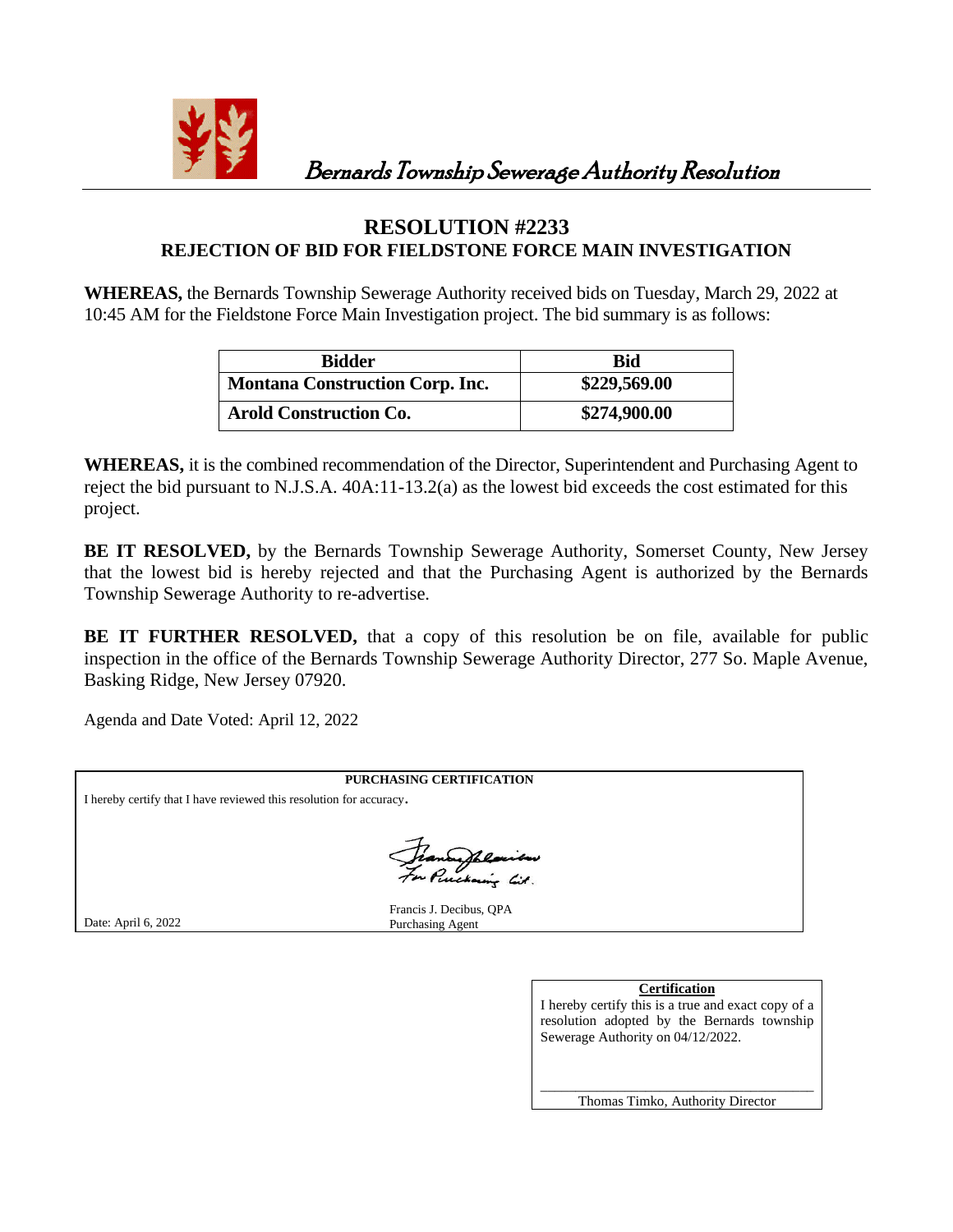

Bernards Township Sewerage Authority Resolution

## RESOLUTION #2234 WAIVER OF GREASE TRAP REGULATION

**WHEREAS,** Barrister Craft Coffee, 96 S. Finley Avenue, Basking Ridge, NJ 07920 has requested a waiver from the required 750 gallon grease trap to install a smaller, undersink grease trap; and

**WHEREAS**, Barrister Craft Coffee has provided a description of store operations and plan of the kitchen; and

**WHEREAS**, Barrister Craft Coffee will provide the Authority with information demonstrating the sizing of the smaller grease trap prior to the issuance of any construction permits; and

**BE IT RESOLVED,** by the Bernards Township Sewerage Authority, Somerset County, New Jersey that the waiver for Barrister Craft Coffee, 96 S. Finley Avenue, Basking Ridge, NJ 07920 is hereby approved; and

**BE IT RESOLVED,** that should Barrister Craft Coffee, change their service menu or operation or not maintain the smaller trap, the Authority may at its sole discretion require the installation of a larger grease trap; and

**BE IT FURTHER RESOLVED**, the undersink grease trap shall be subject to the same rules and regulations and inspections as any other grease trap installation and the Authority may require the installation of a 750 gallon grease trap within 30 days notice, at anytime the Authority deems necessary;

**BE IT FURTHER RESOLVED,** that a copy of this resolution be on file, available for public inspection in the office of the Bernards Township Sewerage Authority Director, 277 S. Maple Avenue, Basking Ridge, New Jersey 07920.

| <b>EXPLANATORY STATEMENT</b>            |                                                                                                      |  |
|-----------------------------------------|------------------------------------------------------------------------------------------------------|--|
|                                         | This resolution approves the installation of a smaller grease trap at Barrister Craft Coffee instead |  |
| of the required 750 gallon grease trap. |                                                                                                      |  |
| April 12, 2022                          | Thomas Timko, Director                                                                               |  |

Agenda and Date Voted: April 12, 2022

**Certification** I hereby certify this is a true and exact copy of a resolution adopted by the Bernards township Sewerage Authority on 4/12/2022. \_\_\_\_\_\_\_\_\_\_\_\_\_\_\_\_\_\_\_\_\_\_\_\_\_\_\_\_\_\_\_\_\_\_\_\_\_\_\_ Thomas Timko, Authority Director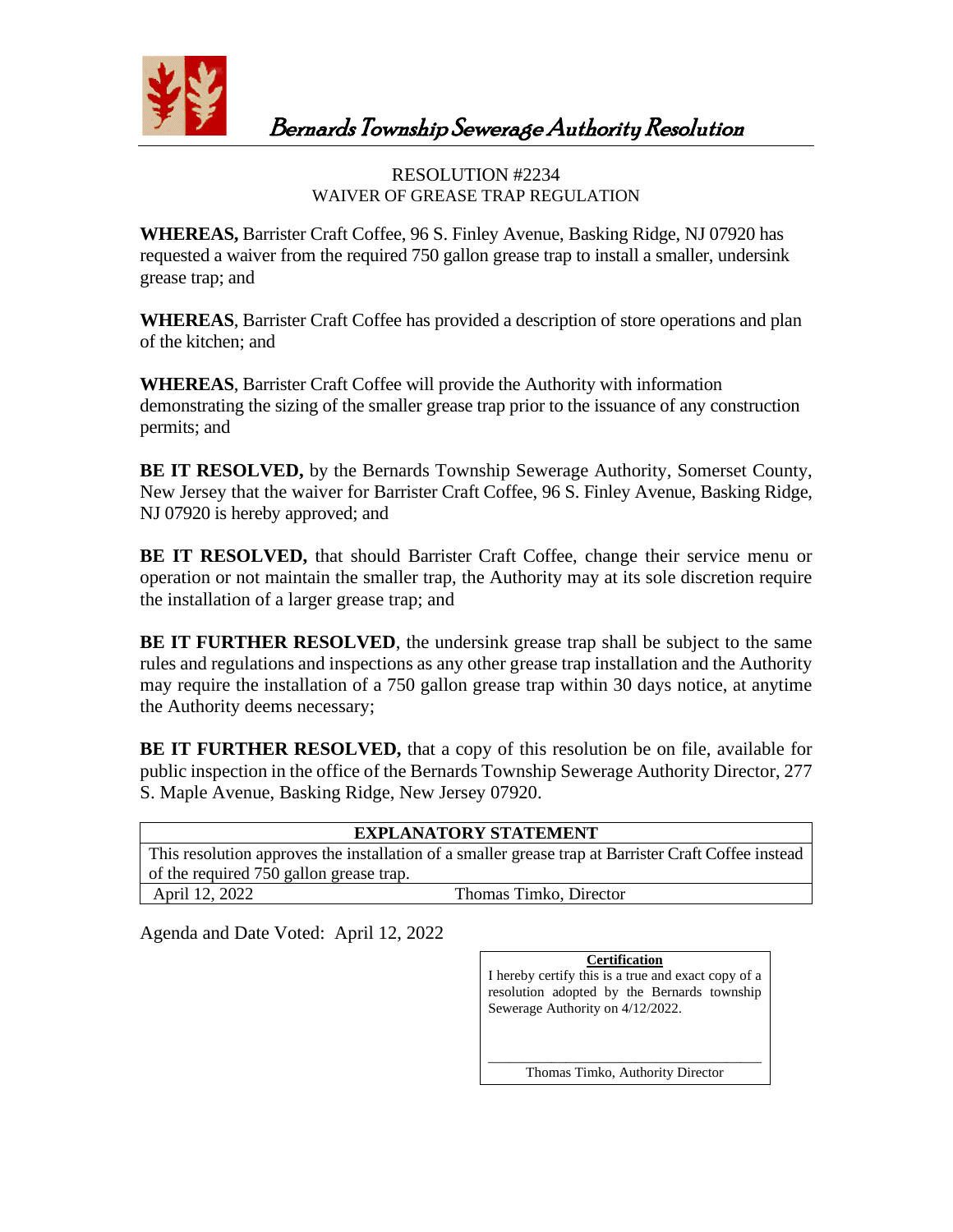## **RESOLUTION #2235 RESOLUTION FOR SEWAGE ALLOCATION AGREEMENT FOR MAY BASKING RIDGE LLC BLOCK 11301, LOT 1 180-181 Mountainview Boulevard**

**WHEREAS,** May Basking Ridge LLC, 180-181 Mountainview Boulevard, Basking Ridge, NJ 07920, requests sewage allocation of **63,422** gallons per day from the Bernards Township Sewerage Authority for BLOCK 11301, LOT 1; and

**WHEREAS**, the subject property is within the Sewer Service Area of the Bernards Township Sewerage Authority and Mott MacDonald, the Bernards Township Sewerage Authority's consulting engineer, has reviewed the plans for the sewer connection; and

**WHEREAS**, Site Plan Approval was memorialized in a resolution from the Bernards Township Planning Board on March 3**,** 2020, application No. PB 19-003; and

**WHEREAS**, allocation for this property was previously approved by the Bernards Township Sewerage Authority, Resolution # 2078, dated November 24, 2020 for Mountainview Corporate Center LLC and the property was sold to May Basking Ridge LLC; and

**WHEREAS,** the Authority's consultant engineer Mott MacDonald has reviewed the request and adequate capacity is available for the allocation; and

**NOW, THEREFORE BE IT RESOLVED**, that the Bernards Township Sewerage Authority hereby authorizes an allocation of **63,422** gallons per day for **BLOCK 11301, LOT 1** subject to the Authority's Rates, Rules and Regulations; and

**BE IT FURTHER RESOLVED**, that the Bernards Township Sewerage Authority hereby authorizes the Authority Chairman and Director to sign the allocation agreement for **BLOCK 11301, LOT 1.**

Agenda and Date Voted: April 12, 2022

## **Certification**

I hereby certify this is a true and exact copy of a resolution adopted by the Bernards Township Sewerage Authority on 4/12/2022.

\_\_\_\_\_\_\_\_\_\_\_\_\_\_\_\_\_\_\_\_\_\_\_\_\_\_\_\_\_\_\_\_\_\_\_\_\_\_\_ Thomas Timko, Authority Director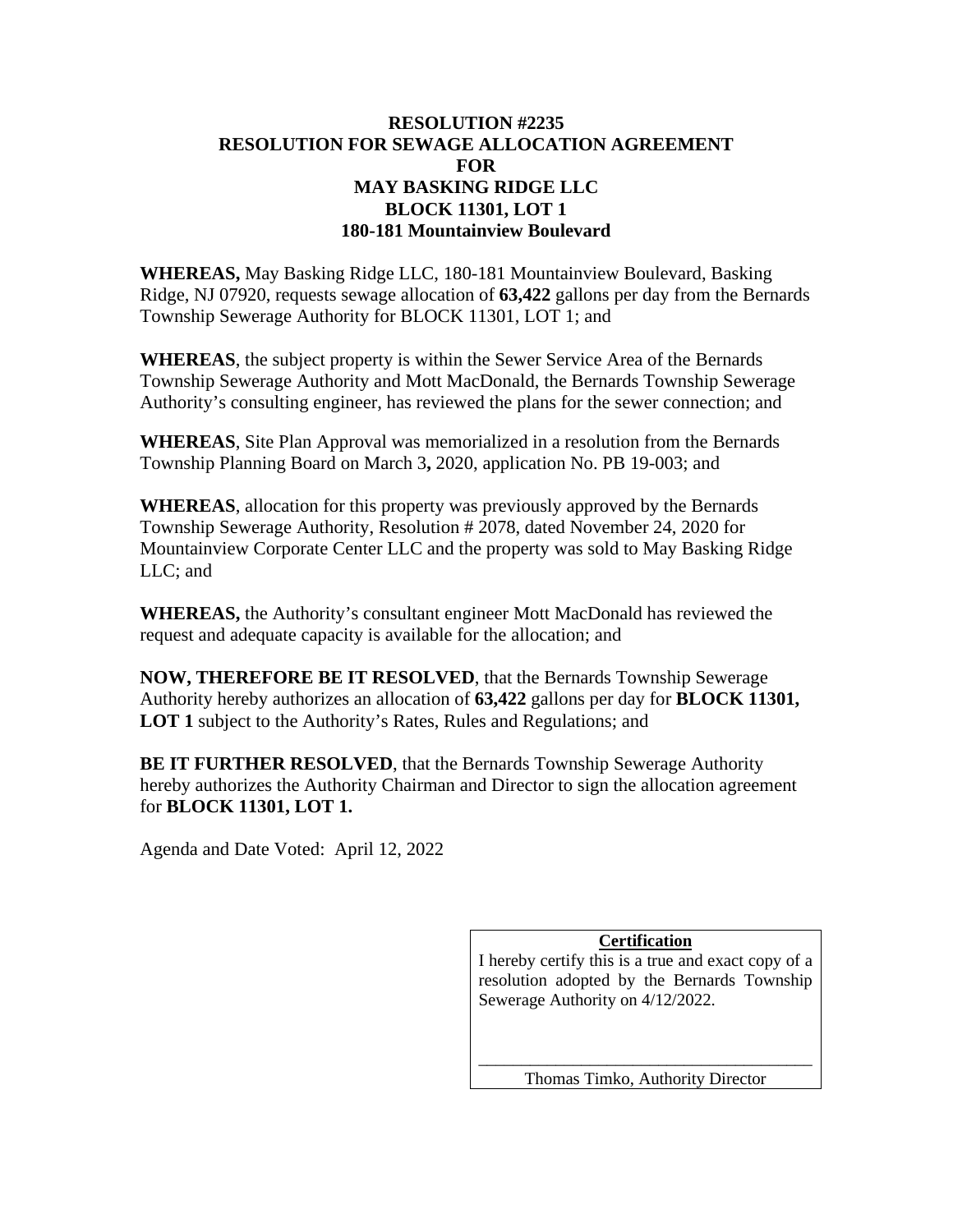

Bernards Township Sewerage Authority Resolution

## **Resolution #2237**

Authorizing an Executive Session Meeting of the Bernards Township Sewerage Authority

**WHEREAS,** NJSA 10:4-12 allows for a public body to go into closed session during a public meeting; and

**WHEREAS,** the Bernards Township Sewerage Authority has deemed it necessary to go into closed session to discuss certain matters which are exempted from the public; and

**WHEREAS,** the regular meeting of the Bernards Township Sewerage Authority will reconvene.

**NOW THEREFORE BE IT RESOLVED,** that the Bernards Township Sewerage Authority will go into closed session for the following reason(s) as outlined in NJSA 10:4-12; and

**NOW THEREFORE BE IT FURTHER RESOLVED,** that the Bernards Township Sewerage Authority hereby declares that the discussion of subject(s) may be made public at a time when the Authority Attorney advises the Authority that the disclosure of the discussion will not detrimentally affect any right, interest or duty of the Township or any other entity with respect to said discussion. That time is currently estimated as the time of said matter.

**NOW THEREFORE BE IT FINALLY RESOLVED** that the Bernards Township Sewerage Authority, hereby declares that the public is excluded from the portion of the meeting during which the discussion(s) shall take place and hereby directs the Director to take the appropriate action to effectuate the terms of this resolution.

| <b>Reason for Closed Session</b> |                                                                                                                                                                                                                                                                                                                            |  |  |
|----------------------------------|----------------------------------------------------------------------------------------------------------------------------------------------------------------------------------------------------------------------------------------------------------------------------------------------------------------------------|--|--|
|                                  | Any matter which by express provisions of Federal Law, State Statute or Rule of Court shall<br>be rendered confidential or excluded from discussion in public provision relied upon<br>Any matter in which the release of information would impair a right to receive funds from the<br>federal government.                |  |  |
|                                  | Any matter involving Attorney-Client privilege.<br>Any collective bargaining agreement, or the terms and conditions of which are proposed for<br>inclusion in any collective bargaining agreement, including the negotiation of terms and<br>conditions with employees or representatives of employees of the public body. |  |  |
|                                  | Any matter involving the purpose, lease or acquisition of real property with public funds, the                                                                                                                                                                                                                             |  |  |

setting of bank rates or investment of public funds where it could adversely affect the public

interest if discussion of such matters were disclosed.

Estimated Time of Disclosure or Upon Occurrence Of